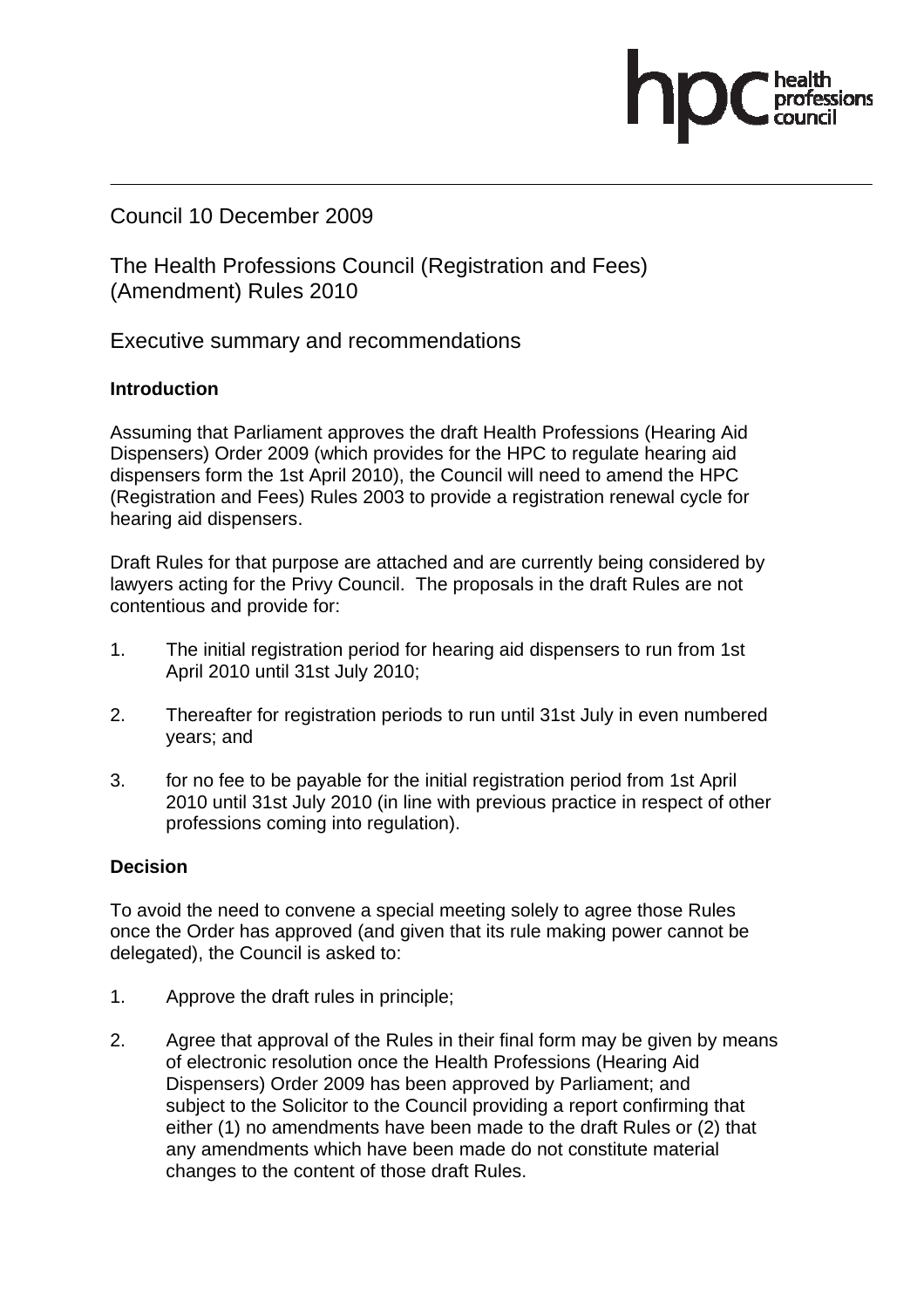**Background information None** 

**Resource implications**  None

**Financial implications**  None

# **Appendices**

The Health Professions Council (Registration and Fees) (Amendment) Rules 2010 - draft

**Date of paper**  30 November 2009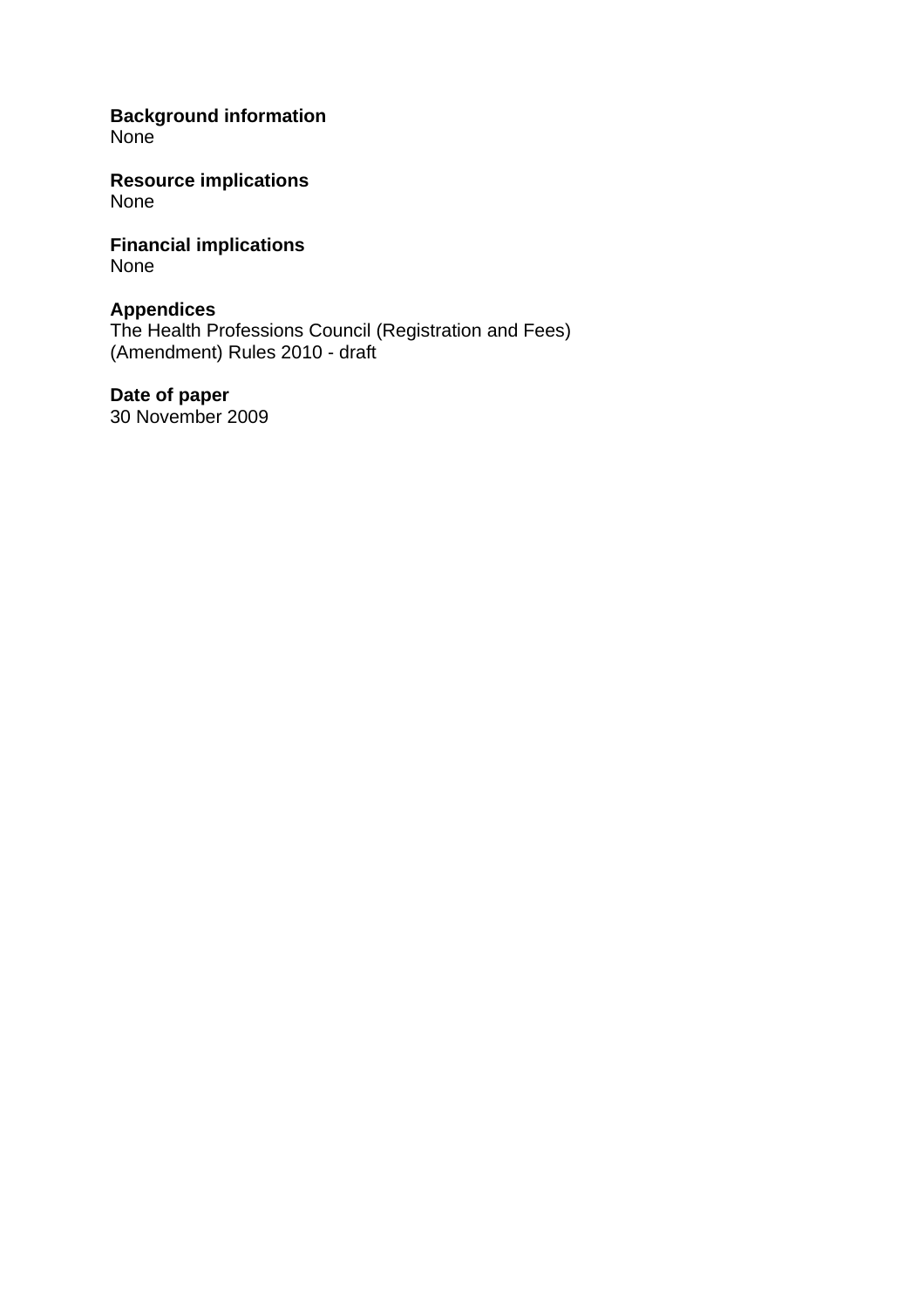#### **The Health Professions Council (Registration and Fees) (Amendment) Rules 2010**

The Health Professions Council makes the following Rules in exercise of its powers under articles 7(1), 7(2) and 41(2) of the Health Professions Order 2001, having consulted in accordance with articles 7(1), 7(3) and 41(3) of that Order.

#### **Citation, commencement and interpretation**

1.—(1) These Rules may be cited as the Health Professions Council (Registration and Fees) (Amendment) Rules 2010 and shall come into force on 1st April 2010.

(2) The Health Professions Council (Registration and Fees) Rules 2003 are amended in accordance with the following provisions of these Rules.

## **Amendment of rule 10**

- 2. In rule 10 (registration period)—
	- (a) after paragraph (2A) insert the following paragraph—

"(2B) The first registration period of a hearing aid dispenser who, on 1st April 2010, is admitted to the register by virtue of article 6(3) of the Health Professions (Hearing Aid Dispensers) Order 2009 (transitory and transitional provisions relating to the introduction of registration of hearing aid dispensers by the HPC), will end on 31st July 2010.", and

(b) in paragraph (3), for "paragraph (2) or (2A)" substitute "paragraph (2), (2A) or (2B)";

# **Amendment of Rule 14**

- 3. In rule 14 (registration fee)—
	- (a) in paragraph (1), for "paragraph (2) and (3)" substitute "paragraphs (2) to (4)"; and
	- (b) after paragraph (3) insert—
		- "(4) A person—
		- (a) who, on 1st April 2010, is admitted to the register by virtue of article 6(3) of the Health Professions (Hearing Aid Dispensers) Order 2009 (transitory and transitional provisions relating to the introduction of registration of hearing aid dispensers by the HPC); and
		- (b) whose first registration period is determined in accordance with rule 10(2B),